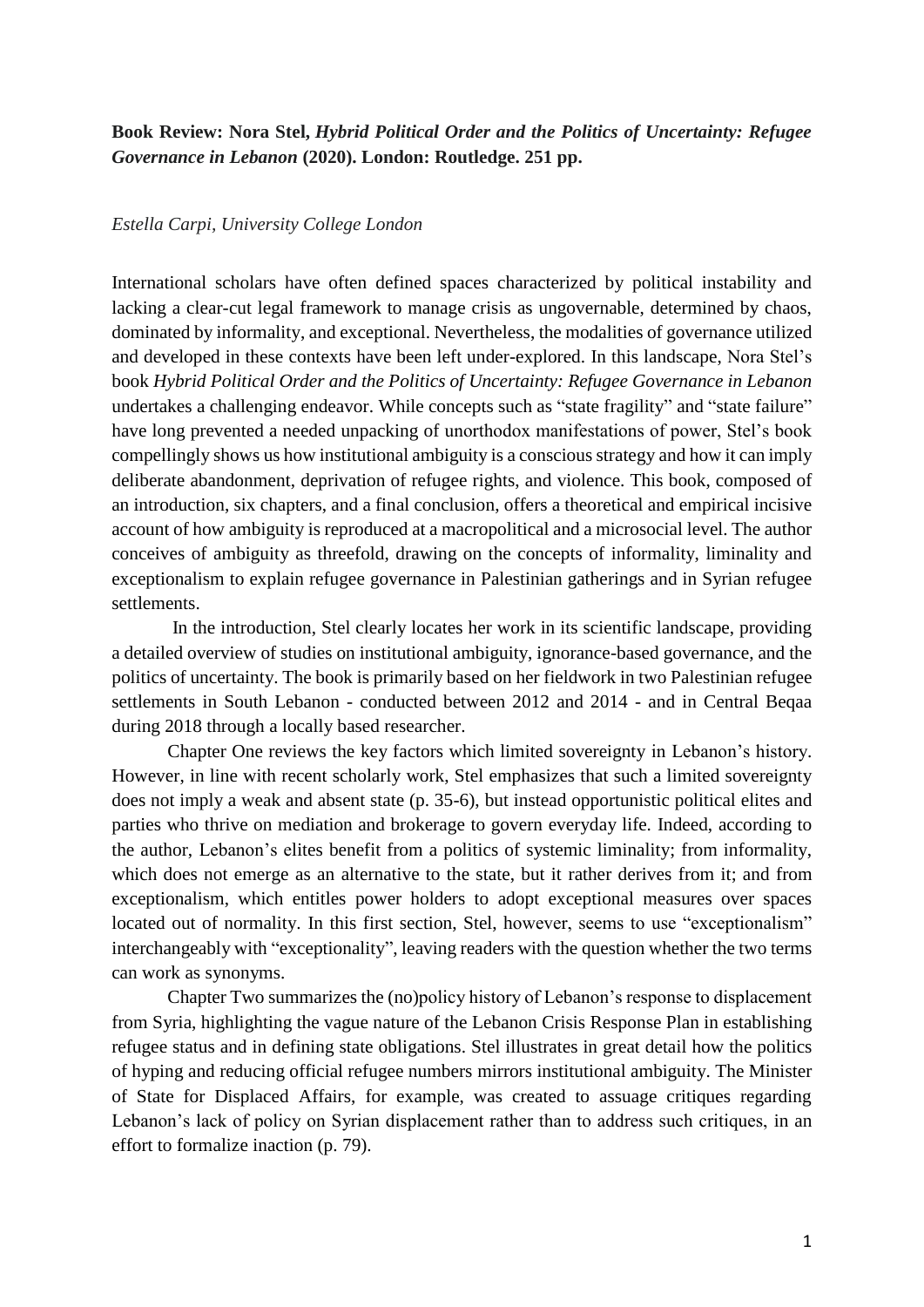Chapter Three discusses the role of brokers in this muddled politics of uncertainty, who connect refugee populations and their representatives with the vernacular forms of the state. Stel here explains the intermediary role of Syrian superintendents (*shawishes*) in refugee settlements, the confusing registration process of refugees, and how this overarching politics of uncertainty produces repressive but vaguely defined measures against Syrian nationals, such as curfews, raids and evictions.

Chapter Four discusses the history of Palestinian refugee governance and, similar to the Syrian case, the ways in which institutional ambiguity benefits political elites. In the case of the Palestinians, the author speaks of "extreme exceptionalism" (p. 126) to illustrate the political practices that are put in place in order to marginalize this old date refugee group, and to keep it in an existential and material state of permanent temporariness. Nonetheless, institutional ambiguity is not a measure that goes uncontested: local struggles happen continuously but yet with no success.

Chapter Five builds on the example of two Palestinians gatherings in South Lebanon. It deals with the uncertain politics of housing in the gatherings, focusing on the role of Popular Committees and other power structures. Here, Stel shows how dwellers need to depend on Lebanese authorities to access basic services and infrastructure, such as water and electricity. For instance, when Palestinian entities need to deal with Lebanese municipalities, they use local politicians, non-governmental organizations, or the United Nations Relief and Works Agency (UNRWA) as brokers. From a Lebanese governmental perspective, depriving Palestinians of service provision is meant to make their presence temporary for the sake of the "right to return" (UN Resolution No. 194). The chapter also shows how the Popular Committees often clash with the Family Committees, and how these internal cleavages feed into the power of Lebanese parties. By offering the example of evictions in a Palestinian gathering, Stel powerfully chronicles how, with no citizenship and no land ownership rights, camp dwellers are forced to rely on informal and heavily politicized tactics of survival.

In Chapter Six, Stel builds a knowledge economy of refugee governance and refugeeinhabited spaces. In this section, Stel draws on her work on professed ignorance as a modality of governance, showing how ignorance is strategic in order for power holders to reassert their sovereignty, and how ignorance is also imposed on refugees. However, Stel contends, refugees can also strategically appropriate the public attitude of not-knowing in a bid to develop coping mechanisms, but repression still prevails: she shows the politics that underpins refugee expulsions and that "inflicts" liminality, a status of uncertainty that, at times, even encourages refugees to return to Syria (p. 202).

In the concluding Chapter, Stel recalls the practical potential of academia and of her own research in improving refugee lives and in challenging such violent and neglectful politics of uncertainty. She also discards the idea that institutional ambiguity is an exclusive feature of states classified as "fragile". Indeed, she shows that the European migration regime equally relies on violent strategies based on inaction and uncertainty, despite the general bias that western states are rational entities that only act on the basis of law.

It would have been interesting to have more details on the ways in which ambiguity is deemed as only "partially strategic", and more nuance on the role of contingency and intentionality, as the introduction seemed to preannounce (p. 4). In addition, scholars and practitioners who are particularly interested to learn the role of humanitarian agencies, might